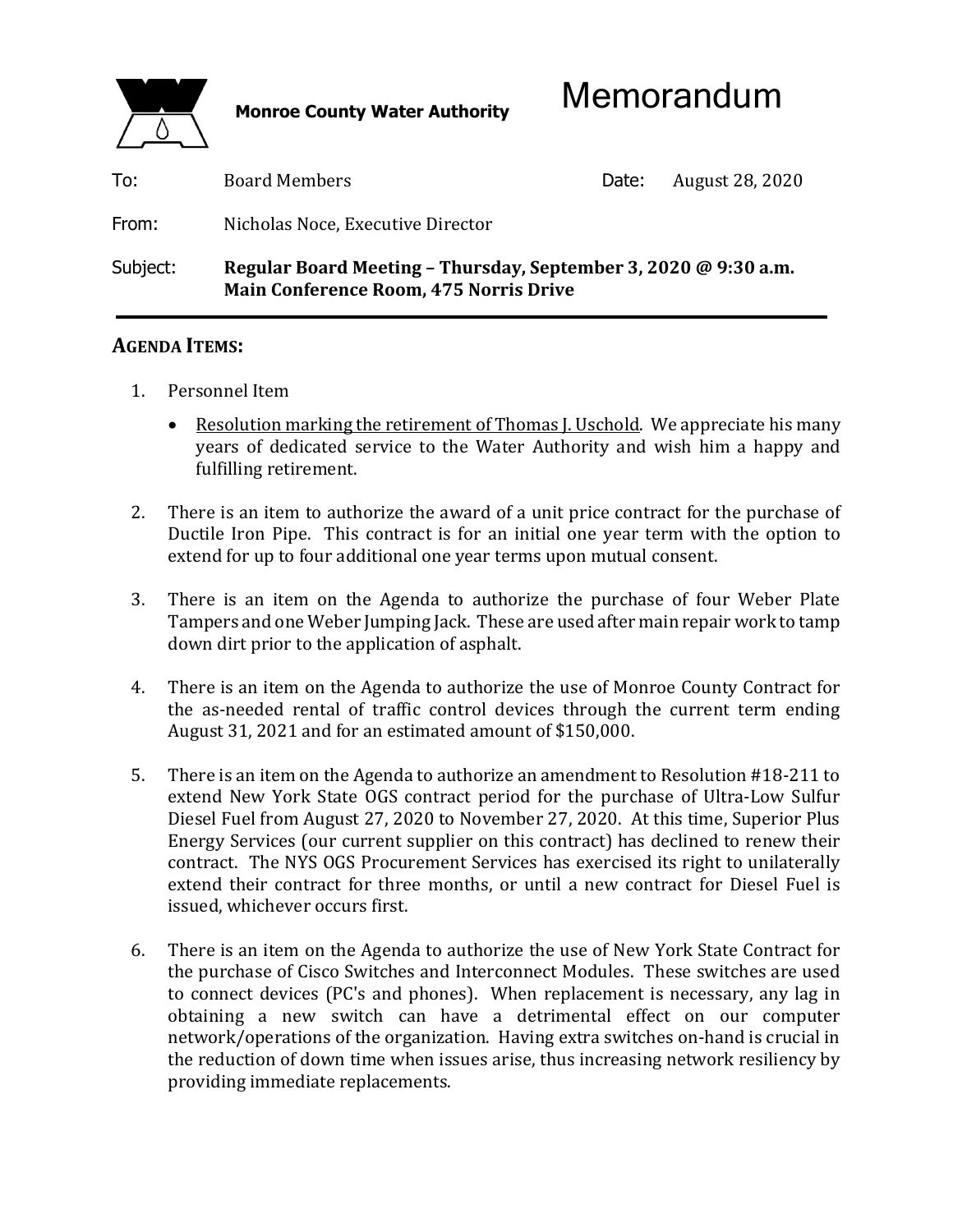- 7. There is an item on the Agenda to award a contract for the 2020 Cathodic Protection Program project. The project involves the installation of magnesium anodes and test stations along the East County Transmission Main and at various steel vaults within the Authority's system. Villager Construction, Inc. submitted the only bid. Our recommendation is to award this work to Villager Construction, Inc. in the bid amount of \$474,800.
- 8. There is an item on the Agenda to award a contract for the Shoremont Water Treatment Plant Concrete Repairs – Phase II project. This project involves performing concrete repairs at various locations at the plant. There were three bids submitted; however, one of the bids was withdrawn due to confirmed errors in the bid. Our recommendation is to award this project to the low responsive, responsible bidder, Patterson-Stevens, Inc. in the bid amount of \$281,500. Patterson-Stevens, Inc. has successfully completed work for the Authority in the past.



 9. There is a resolution on the Agenda regarding amended environmental findings for a change made to the Water Authority's Eastside Water Supply Project (ESWSP). The change includes the addition of a 6.2 mW DC solar system to the future Penfield Reservoir site. The Penfield Reservoir is a finished water storage reservoir that is a component of the ESWSP. The Board declared itself Lead Agency for the ESWSP in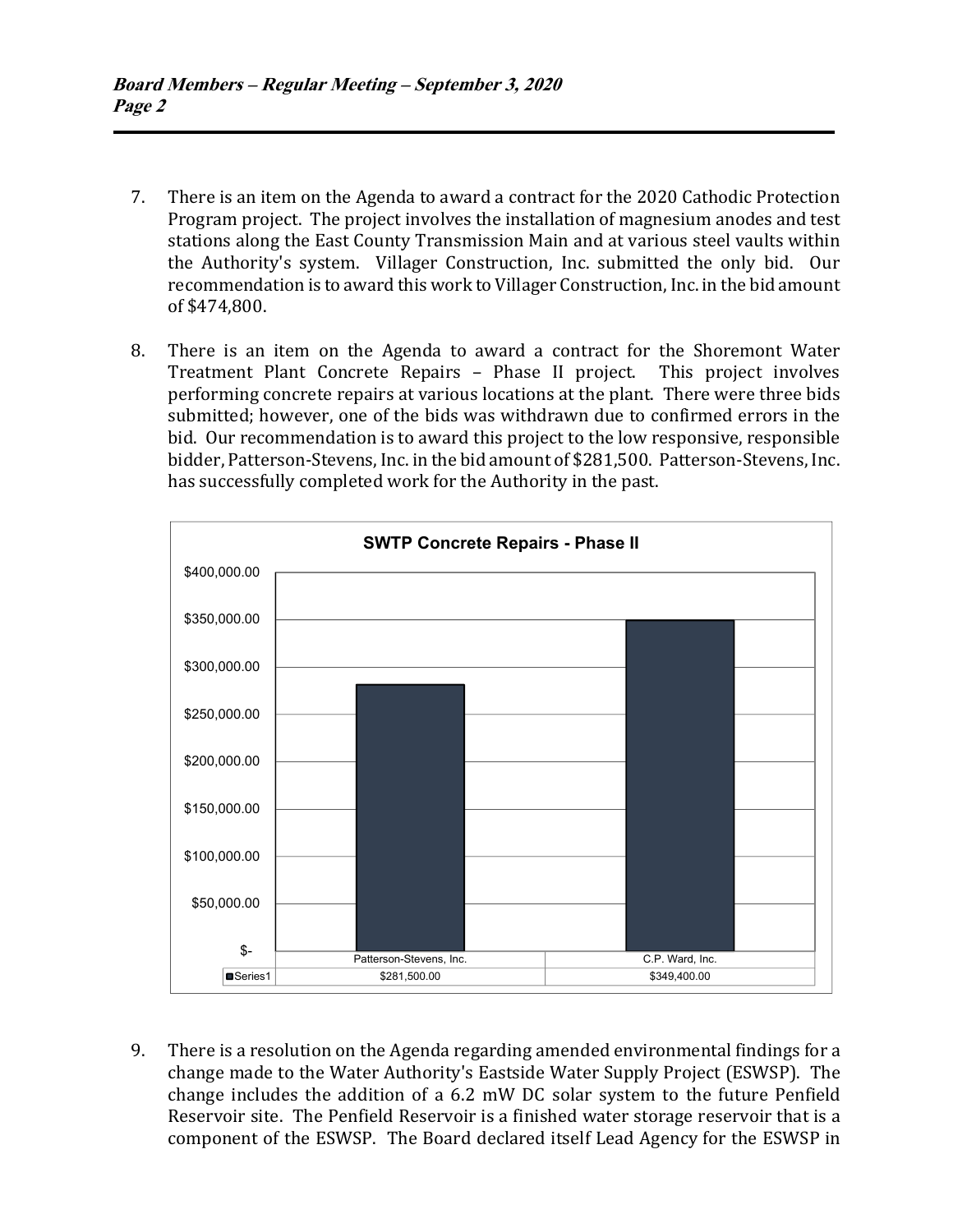1995, and on December 11, 1996, the Board issued its Findings that the ESWSP would not have a significant impact on the environment. The added component to the Project has been reviewed by Authority staff and its consultant, and the Environmental Assessment has been sent to all interested and involved agencies associated with the original ESWSP.

 10. There is an item on the Agenda to award a contract to replace the granular activated carbon (GAC) filter media in the Webster Water Treatment Plant filters. This contract includes removing and replacing the GAC filter media and providing additional sand media, as necessary, in the six filters at the Plant. Two bids were received. Our recommendation is to award this contract to Carbon Activated Corporation for the bid amount of \$777,700. Carbon Activated Corporation has successfully completed similar work for the Authority in the past.

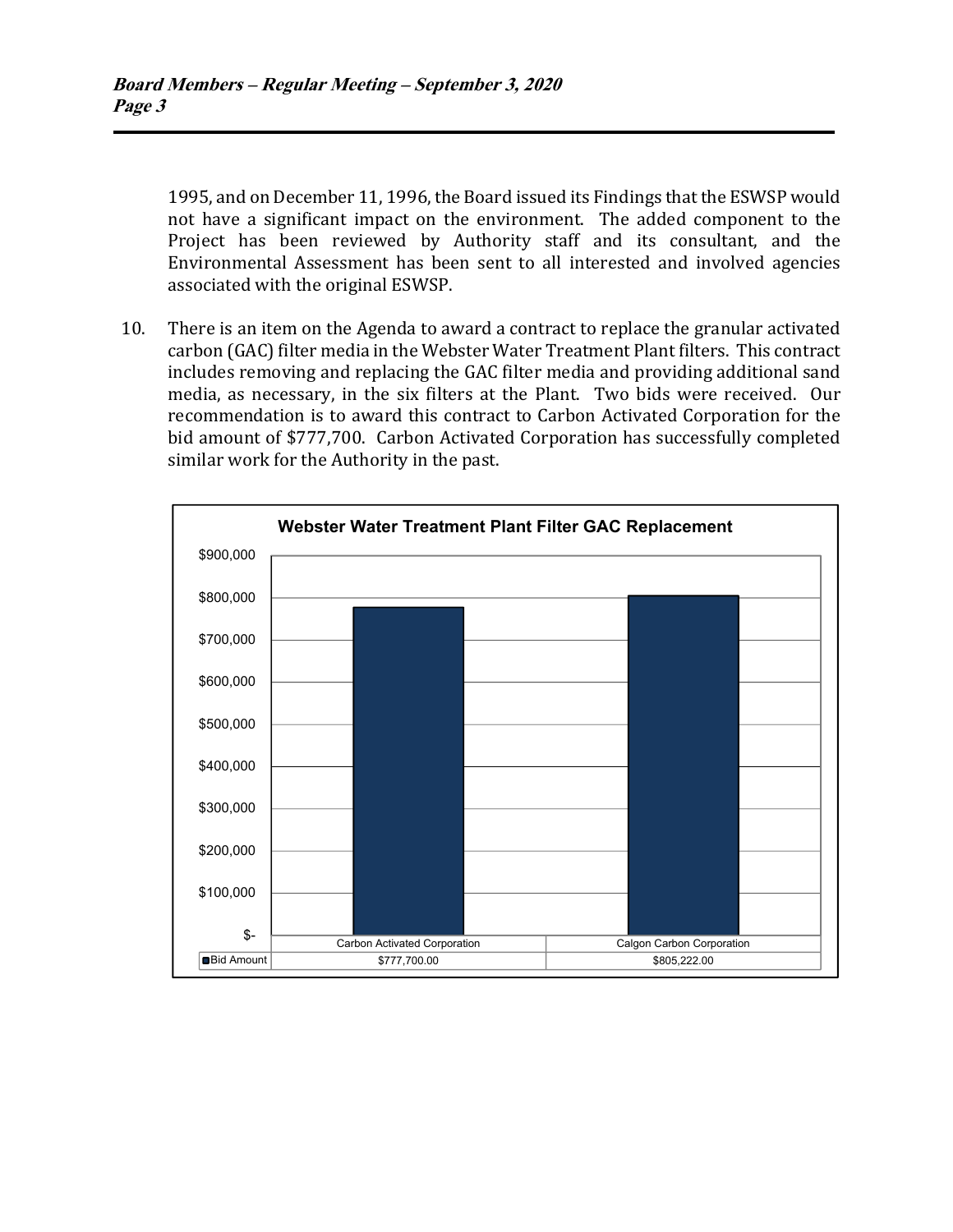## **AUDIT COMMITTEE REPORTING**

- 11. The Authority's Audit Committee met on August 13, 2020. Per their review and recommendation, there are resolutions for the following items, information for which is enclosed for full Board review:
	- Approve the Accounting Policies and Procedures Manual, as revised.
	- Authorize the Executive Director to enter into an Agreement for Professional Auditing Services with EFPR Group, LLP.
- 12. The Authority's standard procurement compliance resolution.
- 13. There is an item on the Agenda to appoint Larry Magguilli as the Authority's Records Retention Officer.

*There may be additional items placed on the Agenda not finalized for this mailing.*

### **BOARD DISCUSSION/NOTIFICATION ITEMS**

- In Board Folders for Review:
	- MCWA 2021 Preliminary Budget
	- $\triangleright$  Routine Monthly Informational Reports and/or Updates

#### *There may be additional items presented for discussion and/or notification.*

NN/ka Enclosures

cc: Executive Staff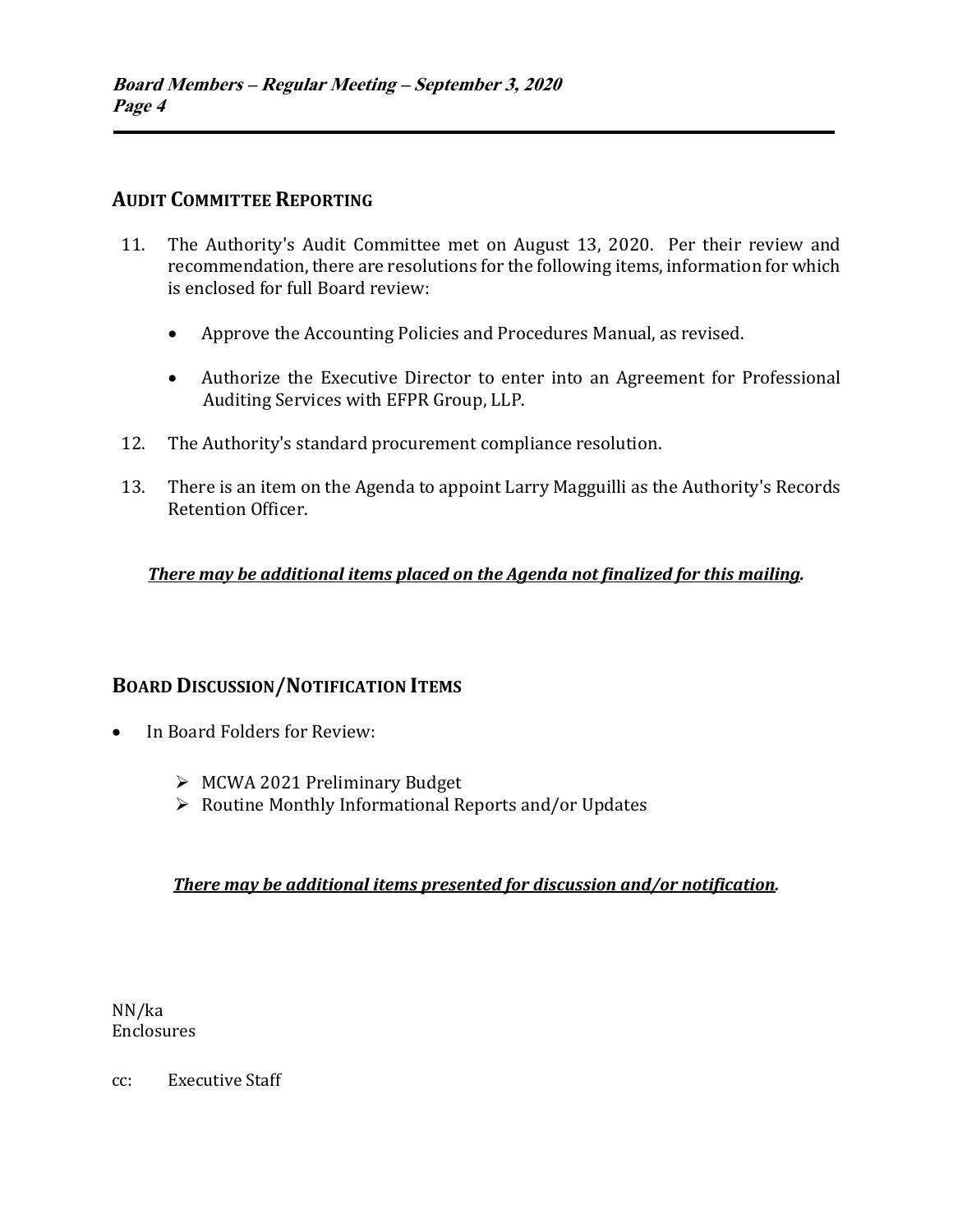**Monroe County Water Authority** 



Memorandum

| To:      | <b>Raymond Benshoff</b><br><b>Executive Director of Operations</b>     | Date:   | 08/18/2020 |
|----------|------------------------------------------------------------------------|---------|------------|
| From:    | Karin Anderson<br><b>Purchasing Manager</b>                            | File:   | WA 072008  |
| Subject: | <b>Recommendation for Bid Award</b><br>September 3, 2020 Board Meeting | Copies: |            |

Bids were received on August 17, 2020, for Ductile Iron Pipe. This is a one year, unit price contract with the option to renew for up to four additional one-year terms upon mutual consent. The apparent low responsive, responsible bidder is Core & Main, LP in the amount of \$307,371.60. The bid amount is based on estimated quantities, and all items will be purchased as needed.

| We also received bids from: | T. Mina Supply East, Inc. | \$313,861.60 |  |
|-----------------------------|---------------------------|--------------|--|
|                             | Blair Supply Corp.        | \$314,035.60 |  |

I recommend that the bid be awarded to the low responsive, responsible bidder.

 $/ka$ Attachment: Bid tabulation

Dis)Approved by

**Department Head** 

 $\frac{0/21}{\text{Date}}$ <br> $\frac{8/18}{2020}$ 

(Dis)Approved by

(Dis)Approved by

**Executive Director** 

**Purchasing Manager** 

Date

(Dis)Approved by

Recording Secretary to the Board

Date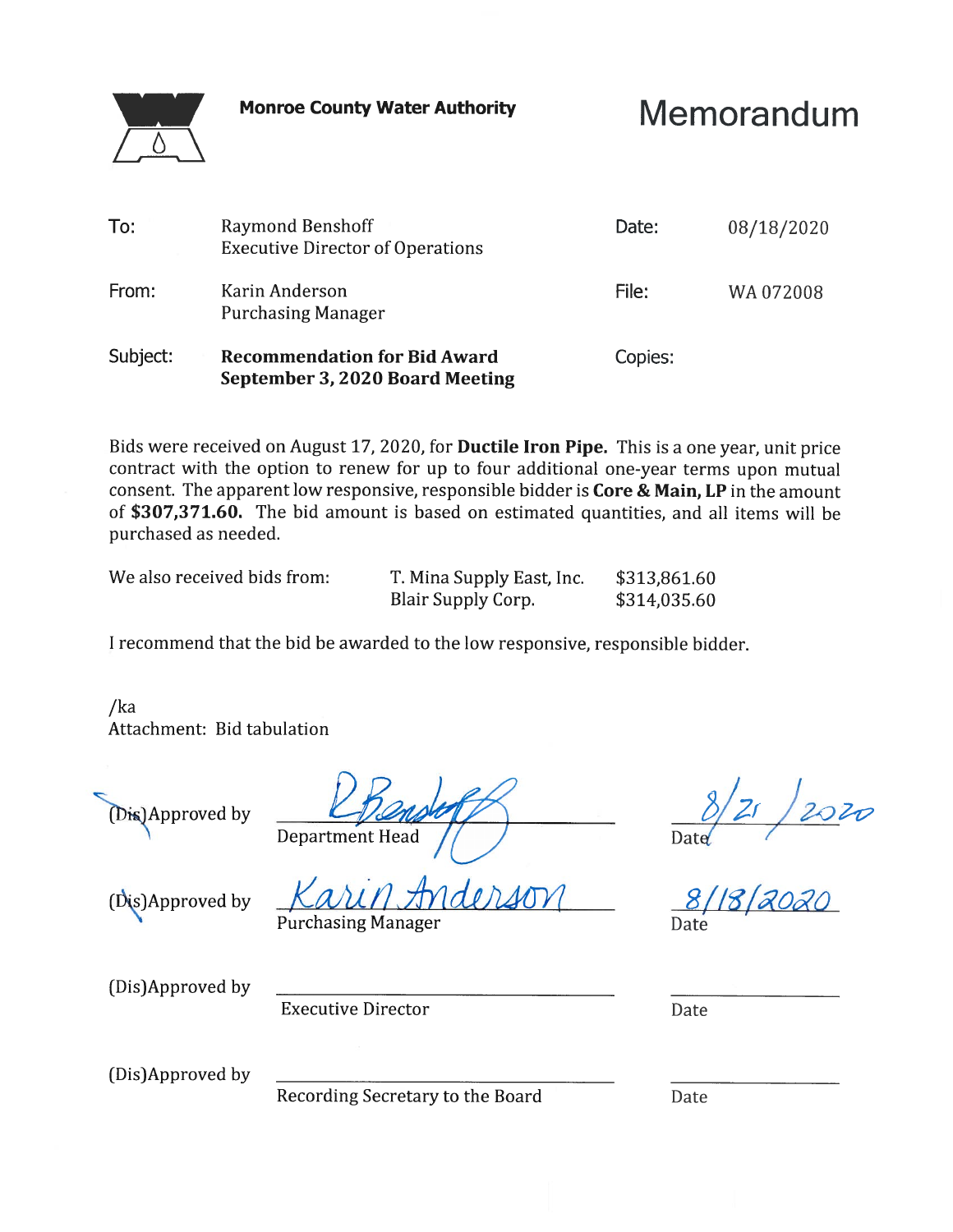## **MONROE COUNTY WATER AUTHORITY MCWA 072008 - DUCTILE IRON PIPE**

**No Bid** 

 $(1)$  $(2)$  $(3)$  $(4)$ **BLAIR** T. MINA **CORE &** F.W. **ITEM OTY DESCRIPTION No SUPPLY SUPPLY EAST MAIN WEBB** \$2,139.00 \$2.059.00  $\mathbf{1}$ 100 Ft 4" DIP, Cl 52, Cem Lined, Push-On, 20' Lgth \$2,134.00  $\overline{2}$ 400 Ft 6" DIP, Cl 52, Cem Lined, Push-On, 20' Lgth \$6,484.00 \$6,560.00 \$6,328.00 800 Ft 8" DIP, Cl 52, Cem Lined, Push-On, 20' Lgth \$18,304.00 \$18.320.00 \$17,864.00 3  $\overline{4}$ \$3,030.00 \$2.927.00 100 Ft 10" DIP, Cl 52, Cem Lined, Push-On, 20' Lgth \$3,003.00 \$14,744.00 5 400 Ft 12" DIP, Cl 52, Cem Lined, Push-On, 20' Lgth \$15,108.00 \$15,124.00 \$906.00 6 20 Ft 14" DIP, Cl 52, Cem Lined, Push-On, 20' Lgth \$937.00 \$919.60 20 Ft 16" DIP, Cl 52, Cem Lined, Push-On, 20' Lgth  $\overline{7}$ \$1,100.00 \$1,093.80 \$1,061.20 8 20 Ft 18" DIP, Cl 52, Cem Lined, Push-On, 20' Lgth \$1.263.00 \$1,240.00 \$1.221.60 9 \$1,394.00 20 Ft 20" DIP, Cl 52, Cem Lined, Push-On, 20' Lgth \$1,446.20 \$1,415.00 10 20 Ft 24" DIP, Cl 52, Cem Lined, Push-On, 20' Lgth \$1,813.00 \$1,773.60 \$1,747.20 11 20 Ft 30" DIP, Cl 52, Cem Lined, Push-On, 20' Lgth \$2,648.20 \$2,580.80 \$2,542.40 12 20 Ft 36" DIP, Cl 52, Cem Lined, Push-On, 20' Lgth \$3,666.60 \$3,564.80 \$3,511.60 13 20 Ft 42" DIP, Cl 52, Cem Lined, Push-On, 20' Lgth \$4,970.20 \$4.780.00 \$4,708.60 14 \$6,791.40 20 Ft 48" DIP, Cl 52, Cem Lined, Push-On, 20' Lgth \$7,088.80 \$6,894.60 15 3600 Ft 6" DIP, Cl 52, Cem Lined, Push-On, Zinc, 20' \$69,588.00 \$69,912.00 \$68,472.00 16 \$81,664.00 3200 Ft 8" DIP, Cl 52, Cem Lined, Push-On, Zinc, 20' \$83,104.00 \$83,360.00 17 20 Ft 10" DIP, Cl 52, Cem Lined, Push-On, Zinc, 20' \$697.60 \$682.40 \$665.60 \$85,800.00 \$84,180.00 18 2000 Ft 12" DIP, Cl 52, Cem Lined, Push-On, Zinc, 20' \$85,920.00 19 3600 Ft 6" V-Bio Pipe Polywrap \$1,836.00 \$1,728.00 \$1,728.00 20 \$1,632.00 \$1,536.00 3200 Ft 8" V-Bio Pipe Polywrap \$1,536.00 21 2000 Ft 12" V-Bio Pipe Polywrap \$1,380.00 \$1,320.00 \$1,320.00 **BID TOTAL** \$314,035.60 \$313,861.60 \$307,371.60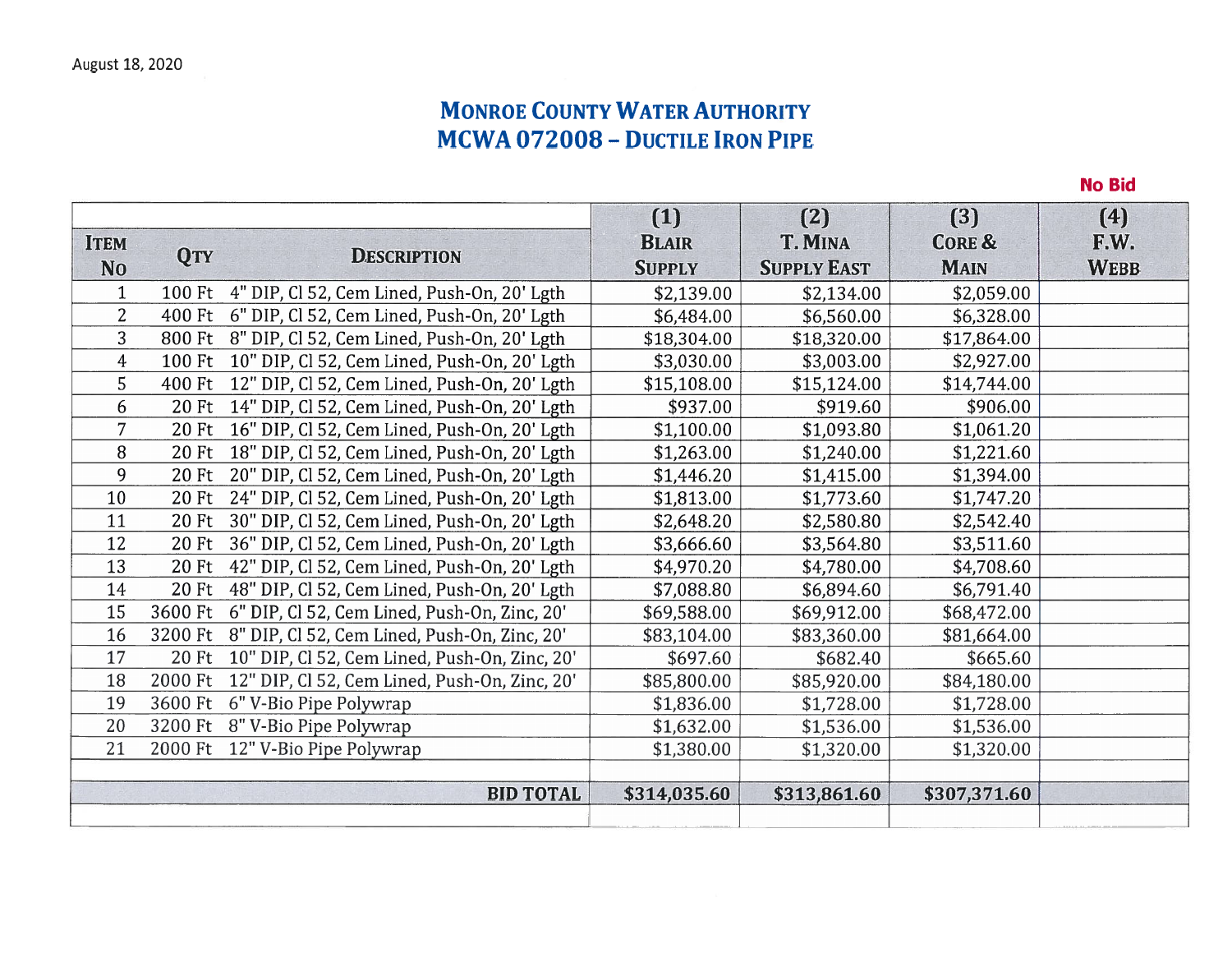**Monroe County Water Authority** 



Memorandum

| To:      | Raymond Benshoff<br><b>Executive Director of Operations</b>            |         | Date: 08/18/2020 |
|----------|------------------------------------------------------------------------|---------|------------------|
| From:    | Karin Anderson<br><b>Purchasing Manager</b>                            | File: I | WA 072007        |
| Subject: | <b>Recommendation for Bid Award</b><br>September 3, 2020 Board Meeting | Copies: |                  |

Three bids were received on August 12, 2020, for Weber Plate Tampers. The low responsive, responsible bidder is Altra Rental & Supply, Inc. in the amount of \$17,915. This amount includes the purchase of four Weber Reversible Plate Tampers and one Weber Jumping Jack.

We also received bids from:

**Admar Supply** \$18,435 George & Swede Sales and Service, Inc. \$20,619

I recommend the bid be awarded to the low responsive, responsible bidder.

 $/ka$ Attachment: Bid tabulation



 $\frac{E_{21}}{2000}$ ate $($ 8/18/2020

Executive Director of Operations

(Dis)Approved by

hasing Manager

 $8/18$ Date

(Dis)Approved by

**Executive Director** 

Date

(Dis)Approved by

Recording Secretary to the Board

Date